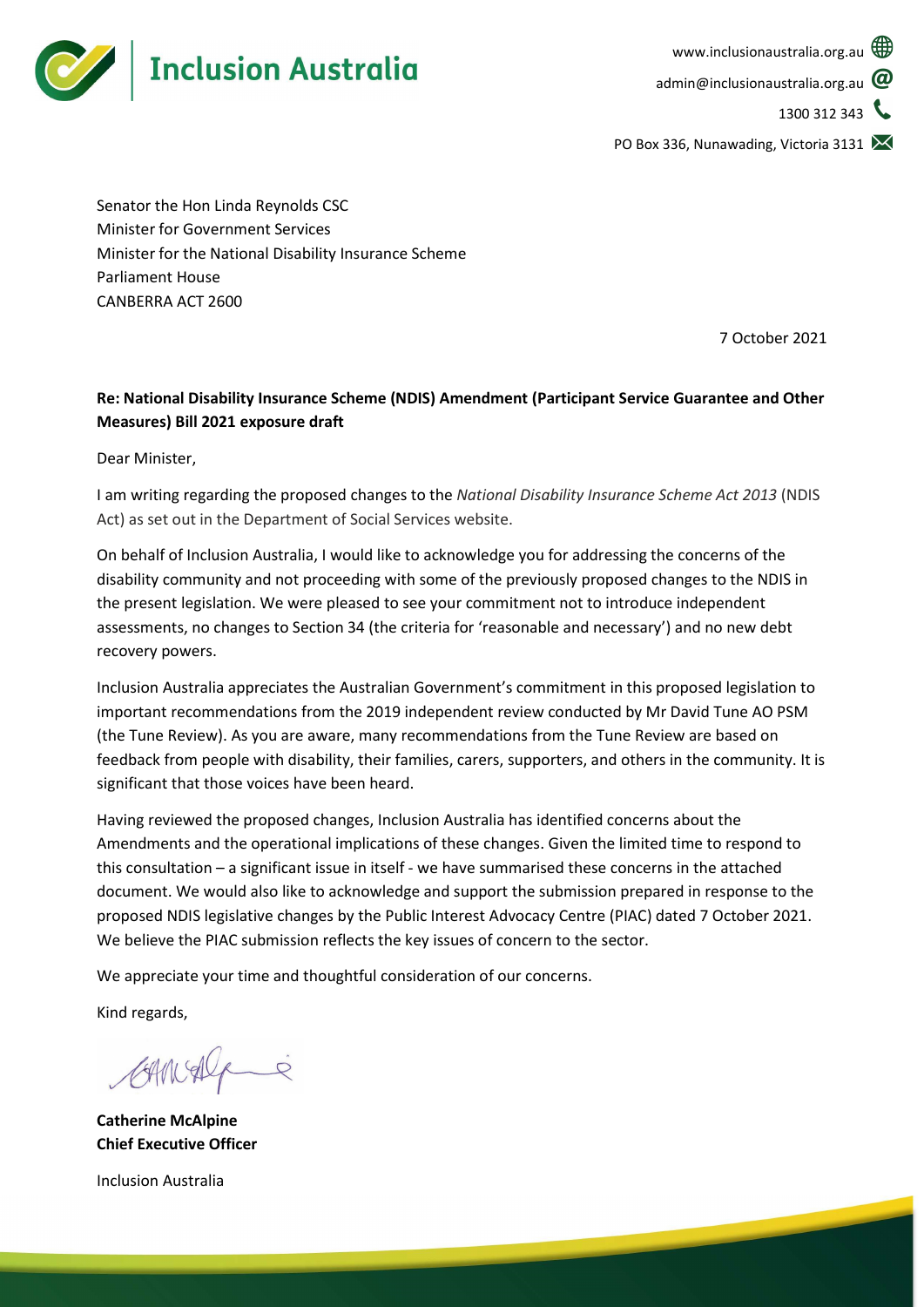# About Inclusion Australia

Inclusion Australia is the national Disability Representative Organisation (DRO) representing the rights and interests of Australians with an intellectual disability and their families.

We have state members in New South Wales, Queensland, South Australia, Tasmania, Victoria and Western Australia:

- Council for Intellectual Disability (CID), NSW
- Parent to Parent (P2P), QLD
- South Australian Council on Intellectual Disability (SACID)
- Speak Out Association of Tasmania (Speak Out)
- Victorian Advocacy League for Individuals with Disability (VALID), and
- Developmental Disability WA (DDWA).

# Key issues

## Accessibility of the consultation

The four-week consultation period has been challenging for Inclusion Australia as a representative organisation. Although raised by several organisations, requests for a time extension were rejected.

One of our key strengths is our capacity to connect with and seek the views and experiences of people with an intellectual disability, their families, and other supporters. However, the government released 16 complex documents as part of this consultation that have taken considerable time to read and understand. An Easy Read overview of the Amendments was provided, but unfortunately it did not cover many of the key points and lacked important detail. Much of the content needed to be further translated into Easy Read and plain language to make the information accessible. As a result, there was not enough time in this consultation to support the participation of people with an intellectual disability.

Despite advance requests for a longer consultation period to engage meaningfully with the disability community, the short time period, dense consultation materials and rejection of the joint sector time extension request have prevented the effective and full participation of people with disability. This runs contrary to Article 29 of the United Nations Convention on the Rights of Persons with Disability around the right to participation in political and public life.

We understand there has been considerable consultation over independent assessments and other proposed changes, however this is not a substitute for consultation on the legislation itself. Our community is wary of possible issues in the legislation and potential implications for people with intellectual disability that we haven't had time to adequately consider. As a result, our response is limited, and our concerns are described in general terms.

The NDIS Act is hugely significant to the lives of people with disability, their families and supporters. We would appreciate a longer, more accessible consultation for future changes to the Act and relevant policy/legislation, in addition to an improvement to the accessibility of the legislation itself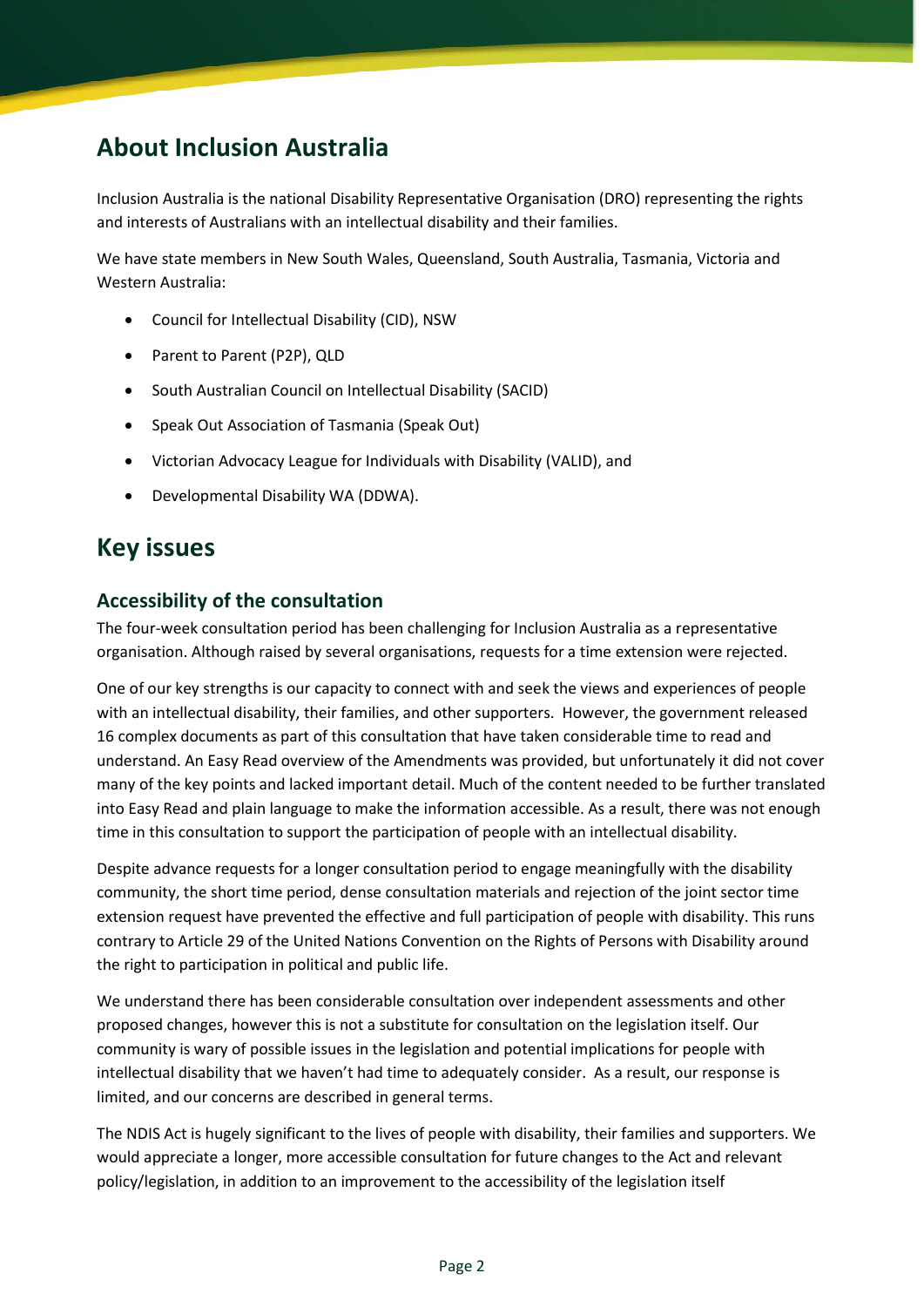# Tune Review Recommendations

We commend the Australian Government for listening to the voices of the community through the Tune review and making some of the recommended changes, in particular:

Inserting timeframes (Schedule 1; Part 3 s1-10 of the Participants Service Guarantee Rules)

Whilst providing clarity around timeframes is important, this should not impact on the quality of plans or put pressure on LACs and planners to rush people with disabilities and families to meet these timelines.

Recommendation: We suggest that guidance is developed for LACs and planners to support participant choice and control within the set timeframes

#### Clarification of the language around 'reviews'

We strongly support ensuring that words in the legislation have a unique meaning that are clear to the community. The word 'Review' had at least three meanings in the original Act, so this clarification is strongly supported.

#### Addition of co-design to the NDIS principles

We welcome this addition and look forward to supporting the NDIA to better understand codesign with people with an intellectual disability and families.

#### Addition of 'lived experience of disability' as a criterion for board members

We welcome the intention of this change and its inclusion in the legislation. It puts an important value on lived experience and will ensure that the Board has a legislated mandate to preference potential board members on this basis alone.

As the national representative organization for people with an intellectual disabilities and families, we would like to see greater articulation of 'lived experience' so that both disabled people (including people with intellectual disability) and family members of people with disabilities are referenced. In saying this, family members should not be preferenced over, or take the place of people with disabilities, but that the Board recognizes and has room in addition.

Recommendation: greater articulation of 'lived experience' so that both disabled people (including people with intellectual disability) and family members of people with disabilities are represented at Board level.

## Plan Management

Plan Management is important for many NDIS participants with an intellectual disability and families. It is critical that the current flexibility of plan management be maintained.

This includes capacity for people to use non-registered providers be maintained in the Scheme. We believe it is important to maintain the option to use unregistered providers as this is an area where some genuine innovation is taking place. It is often an opportunity rather than a risk.

The Tune Review advocated that the 'NDIS Act is amended so a participant who requests to 'plan manage' their NDIS funding be subject to the same considerations that apply when a participant seeks to 'self-manage'. (Recommendation 19). Inclusion Australia suggests that the risk assessment for plan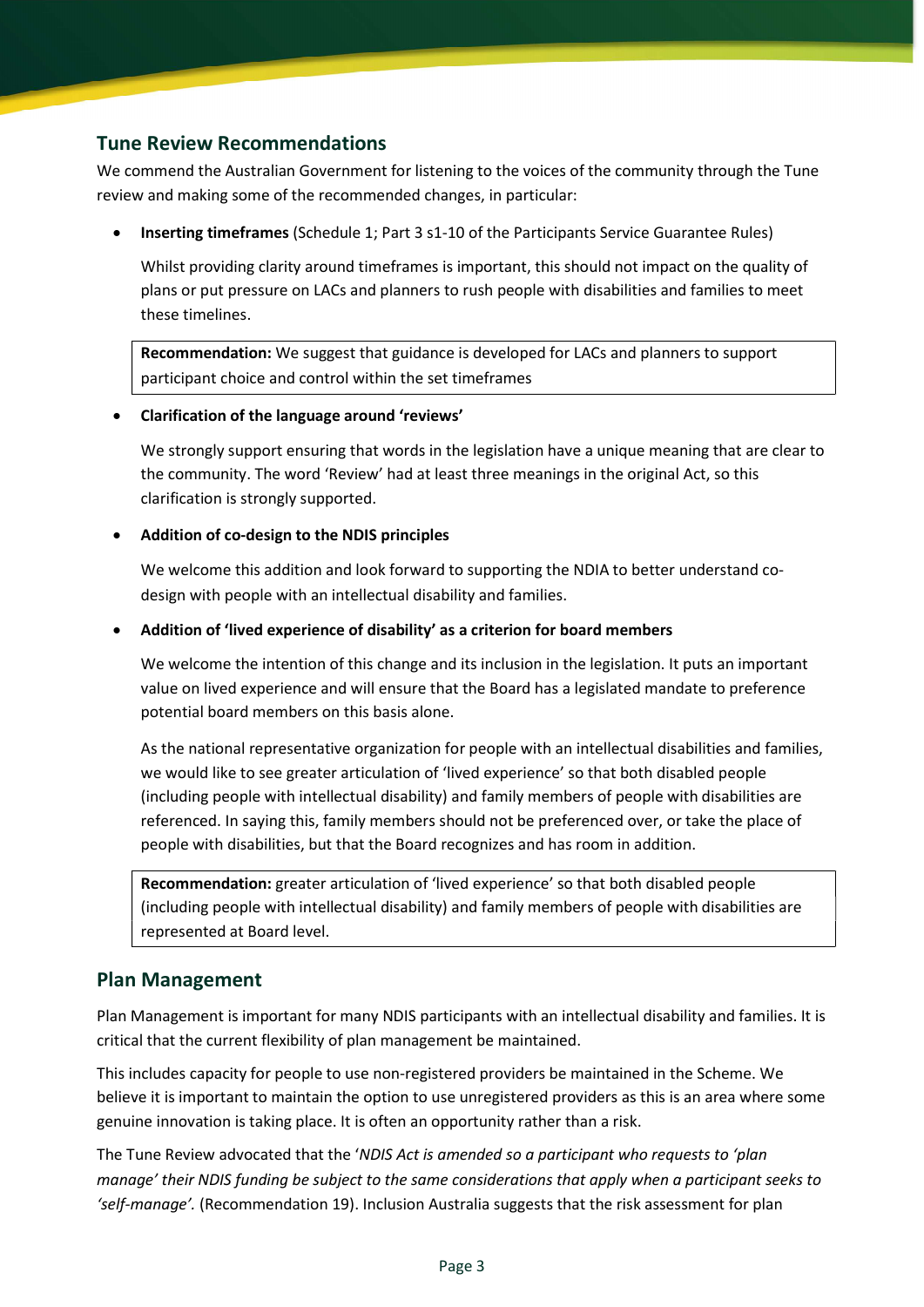management may not need to be identical to the risk assessment for self-management. This is partly because the Plan Managers themselves must be registered providers.

We have concerns that the risk assessment process might be used to justify decisions which disempower participants and families.

Clearly a balance needs to be struck between maintaining genuine choice and control and safeguarding against sharp practice. Greater transparency is needed so people and families can make informed decisions when weighing up the risks.

Recommendation: further detail be provided on the risk assessment criteria, ensuring that they do not unduly disempower participants and concentrate decision making by the NDIA

#### Direct payments to providers

The introduction of direct payments to providers, including the introduction of an app-based payment system, is welcome as another way to increase choice for people and families. It is supported on the basis that existing alternative systems are maintained. We would have concerns about accessibility, the digital divide, and confusion for people with an intellectual disability, ageing parents and carers if the app were offered as the only option.

### Plan Reviews

#### Plan variation (section 47a)

We continue to have concerns about the powers of the NDIA to vary plans on their own initiative, without informing or seeking input from participants. Further we have concerns that such variations might not fall under the category of decisions which can be reviewed.

Under the new Amendments, the CEO and NDIA power to vary plans is not constrained (Rules 10 & 11). It is also not clear which decisions are classified as small variations and which are reviews (see comments below under language).

We believe that safeguards are needed around this and recommend that further guidelines and clarity be issued.

#### Recommendation:

More detail be provided on the NDIA's scope of powers for plan variation.

Plan variation must be a reviewable decision with notification prior to implementation so the participant has sufficient time to exercise their right to apply for an internal review before the variation takes effect.

#### Reassessment vs. variation vs. review

We strongly support the Government's focus on use of the term 'Review' for multiple process in the NDIS. This has caused confusion and created ambiguity for people and families.

However, we caution against the use of 'reassessment' as a replacement. We do not believe this is the best choice of word given the difficult recent conversations around assessments in the NDIS.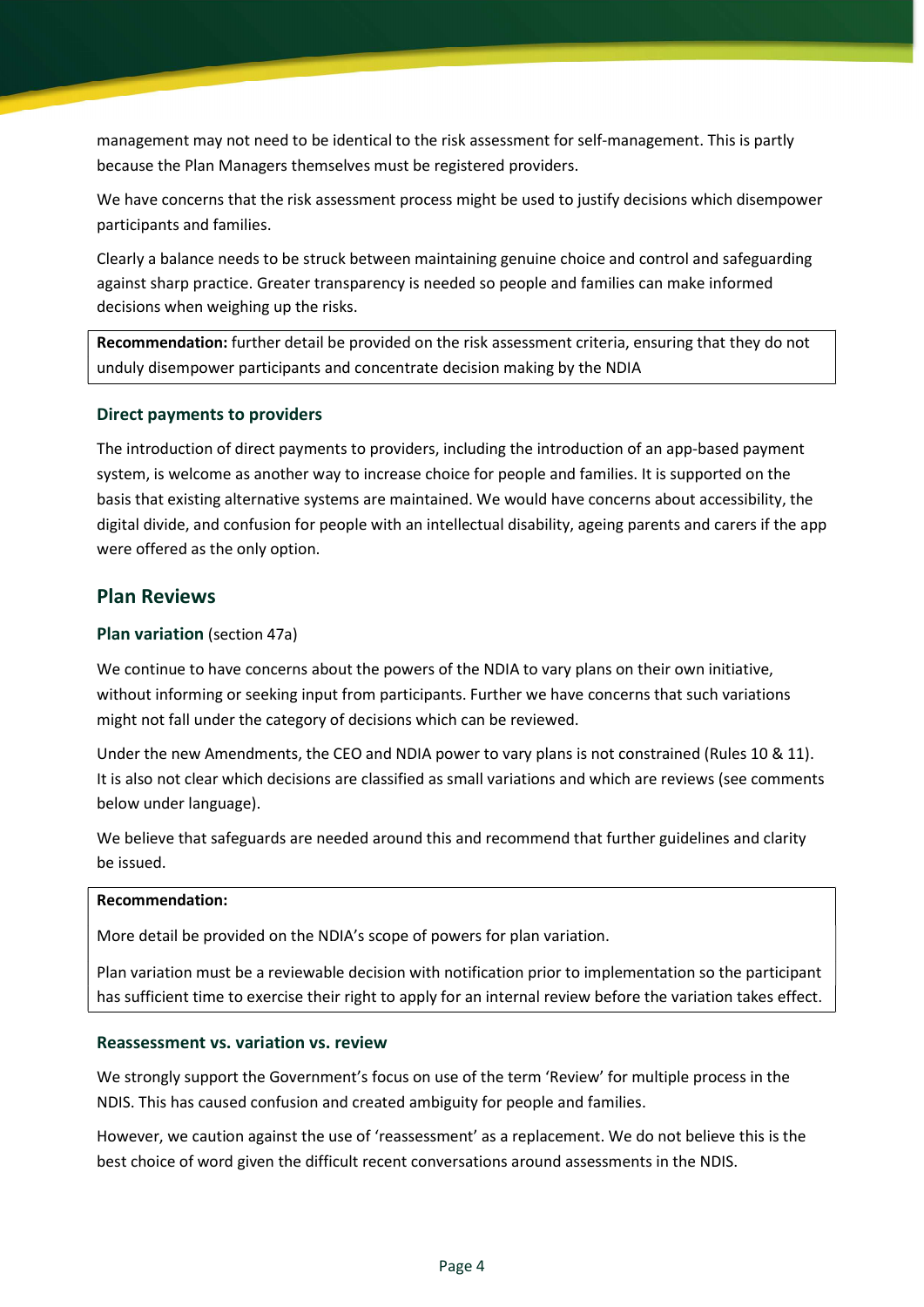Our understanding is broadly, that 'variation' is used to describe minor changes and 'reassessment' for major changes. However, we note that both variation and reassessment have the same criteria in the proposed wording. This raises concerns about how the NDIA will decide which type of 'review' a participant will get. Some clearer explanation is required.

#### Recommendation:

We recommend further specific conversation with the disability community on appropriate language around the different types of review processes. Whichever words are identified, they should be clearly articulated and explained in context in future guidance.

#### Reasons for decisions

We strongly support the proposed amendments around provision of reasons for decisions as set out in s100 (1b) and (1c). Allowing participants to access reasons for decisions is a welcome change which will lead to increased accountability and transparency around decisions made by the NDIA.

As noted above, we support and endorse the PIAC submission to the proposed amendments. On this matter, PIAC have identified improvements that we support and echo, specifically:

Provision of reasons should not be on request by the participant, but should be given automatically as a matter of course. (PIAC also notes this is consistent with Tune 3.59)

Inclusion Australia believes this is especially important for people with an intellectual disability as they may not be able or willing to make a request for further information.

PIAC also highlight that 'there should also be reasons for review decisions' noting there is no requirement for reasons to be provided once a review of the reviewable decision has been made under s 100(6). We would also like to see this addressed to maximise clarity around all decisions.

Recommendation: accessible reasons for decisions should be offered in all circumstances rather than available on request.

#### Becoming a Participant rule

As also noted by PIAC, we are concerned about the introduction of the requirement that a person must be undergoing or have undergone 'appropriate treatment' for the purposes of 'managing' their condition, and that the treatment has not led to a 'substantial improvement' in their functional capacity after a reasonable time. These words have the potential for misinterpretation and ambiguity and should be defined more clearly.

Recommendation: that the terms 'appropriate treatment', 'managing a condition' 'substantial improvement' and 'reasonable time' be defined.

#### CEO Powers

We have some concerns about an apparent increase in power assigned to the CEO of the National Disability Insurance Agency as set out in the Amendments.

We acknowledge that the CEO needs to have the powers and flexibility to respond to and manage emerging events without the need for legislative change. However, as the recent debate around